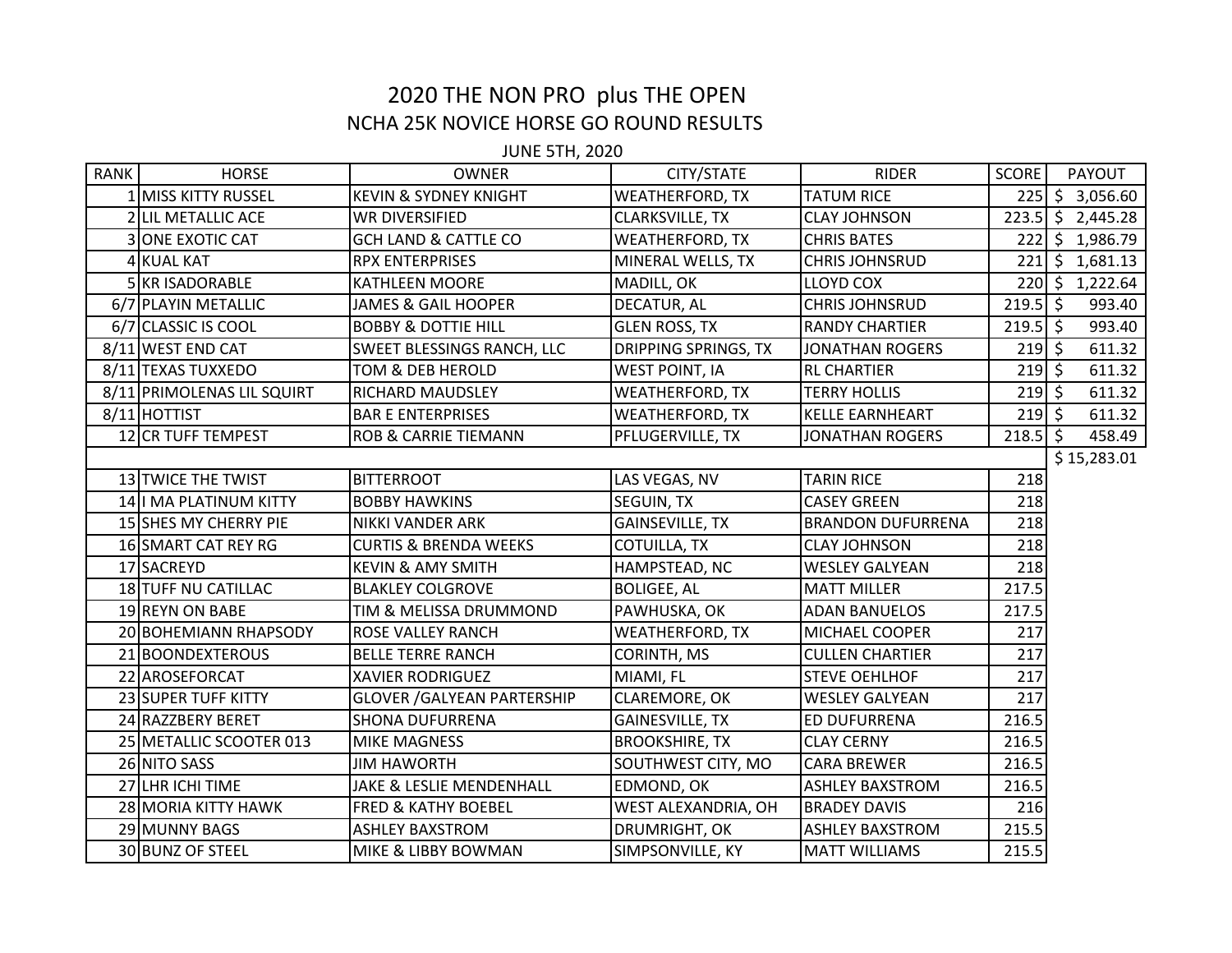| 31 DMAC PICCOLO PETE    | DAVID & STACIE MCDAVID            | FORT WORTH, TX         | <b>MITCHELL BUTLER</b>  | 215.5       |
|-------------------------|-----------------------------------|------------------------|-------------------------|-------------|
| 32 LH ONE COOL REY      | <b>KIM GARNER</b>                 | AUBREY, TX             | <b>TERYN MUENCH</b>     | 215         |
| 33 JOHNNY ENGLISH       | <b>NICK MEAGHER</b>               | FORT WORTH, TX         | <b>ROWDY LARSON</b>     | 215         |
| 34 CAT LADELLE          | <b>LAYNE BARTL</b>                | TRILBY, FL             | <b>TANCE BRYANT</b>     | 215         |
| 35 RAZZBERRY CAT        | JAN & JIM GANDY                   | FRISCO, TX             | <b>KENNY MILLER</b>     | 215         |
| 36 A TALE OF THE CAT    | <b>ATOC PARTNERS</b>              | HINTON, TX             | <b>RANDY CHARTIER</b>   | 215         |
| 37 SUMMER REYN          | <b>SHONA DUFURRENA</b>            | <b>GAINESVILLE, TX</b> | <b>ED DUFURRENA</b>     | 214         |
| 38 TYME TOO SHINE       | LINCOLN CLIFTON                   | FORT WORTH, TX         | <b>GREG WRIGHT</b>      | 213.5       |
| 39 PEPPYS HIGH BROW CD  | <b>GCH LAND &amp; CATTLE CO</b>   | WEATHERFORD, TX        | <b>CHRIS BATES</b>      | 213         |
| 40 METALLIC QUINTAN 014 | <b>BUCK CREEK QH</b>              | NEMO, TX               | <b>WES ASHLOCK</b>      | 213         |
| 41 REYZ YOUR CHELADA    | MINSHALL FARMS                    | HILLSBURGH ONT         | <b>GABE REYNOLDS</b>    | 212         |
| 42 WATCH ME ONE TIME    | <b>LAYNE BARTL</b>                | TRILBY, FL             | <b>TANCE BRYANT</b>     | 212         |
| 43 DB MATES BROW        | <b>STACIE DIXON PETTITT</b>       | CLERMONT, GA           | <b>TC SCHEER</b>        | 212         |
| 44 QUITE SMART          | <b>DOUG SECREST</b>               | SARASOTA, FL           | <b>GABE REYNOLDS</b>    | 212         |
| 45 MATTHEW MCCATAREY    | CHOCOLA LLC                       | HARBOR SPRINGS, MI     | <b>ANDREW LARSEN</b>    | 211         |
| 46 THE COUNTESS         | <b>CODIE GREEN</b>                | <b>WEATHERFORD, TX</b> | <b>CASEY GREEN</b>      | 211         |
| 47 JUST GETTIN STARTED  | <b>BILL CARTER</b>                | MOUNDS, OK             | <b>ANDY SHERRERD</b>    | 211         |
| 48 METALLIC HUNTRESS    | <b>CHRIS &amp; TRACY BRENGARD</b> | PARAGOULD, AR          | <b>MATT MILLER</b>      | 202         |
| 49 HOWLIN LIKE A CAT    | <b>DARLENE KAUPKE</b>             | STILLWATER, OK         | <b>CLARK KAUPKE</b>     | 199         |
| 50 DOUBLE SHOT CHILLED  | <b>BUCK CREEK QH</b>              | NEMO, TX               | <b>WES ASHLOCK</b>      | 180         |
| 51 SITNONTHEDOKOFTHEBAY | ROCKING P RANCH LLC               | FORT WORTH, TX         | <b>JESSE LENNOX</b>     | 180         |
| 52 ANGEL N DISGUISE 016 | <b>BUCK CREEK QH</b>              | NEMO, TX               | <b>ADAN BANUELOS</b>    | 180         |
| 53 CALIENTEE            | <b>CIRCLE R CUTTING HORSES</b>    | OCALA, FL              | <b>CULLEN CHARTIER</b>  | 180         |
| 54 HES LIGHT N CATTY    | SINKING CREEK CUTTING HORSES      | <b>FRANKLIN, TN</b>    | <b>JESSIE PRITCHARD</b> | 180         |
| 55 LOU REY              | ROCKING P RANCH LLC               | FORT WORTH, TX         | <b>JESSE LENNOX</b>     | 180         |
| 56 POUND SIGN           | <b>JOEL &amp; COLETTE LESH</b>    | STILLWATER, OK         | LLOYD COX               | 180         |
| 57 OLD TOWNE ROAD       | ROSE VALLEY RANCH                 | <b>WEATHERFORD, TX</b> | <b>MICHAEL COOPER</b>   | 180         |
| 58 BLU CHIP CAT         | JOHN MCCOY                        | <b>HOUSTON, TX</b>     | <b>TERRY HOLLIS</b>     | 180         |
| 59 SIMON SEZ            | TOM & DEB HEROLD                  | <b>WEST POINT, IA</b>  | <b>RL CHARTIER</b>      | 180         |
| 60 SPANK THAT CAT       | <b>ALAN SMITH</b>                 | ALTOONA, AL            | <b>TC SCHEER</b>        | $\mathbf 0$ |
| 61 GETTIN HOTT IN HERE  | <b>RYAN MOORE</b>                 | <b>BIRCH TREE, MO</b>  | <b>RYAN MOORE</b>       | $\pmb{0}$   |
| 62 PLAYIN WITH METAL    | <b>GIANNI GELLENNI</b>            | MIAMI, FL              | <b>STEVE OEHLHOF</b>    | $\pmb{0}$   |
| 63 BACK STREET CAT      | HARRISON FAMILY TRUST             | OKLAHOMA CITY, OK      | <b>ANDY SHERRERD</b>    | 0           |
| 64 MISTY REYN           | <b>GLENN &amp; DEBBIE DRAKE</b>   | NAPA, CA               | KELLE EARNHEART         | $\pmb{0}$   |
| 65 OUR LITTLE JACK      | <b>TEAGUE DIVERSIFIED</b>         | FORT MORGAN, CO        | <b>CARA BREWER</b>      | 0           |